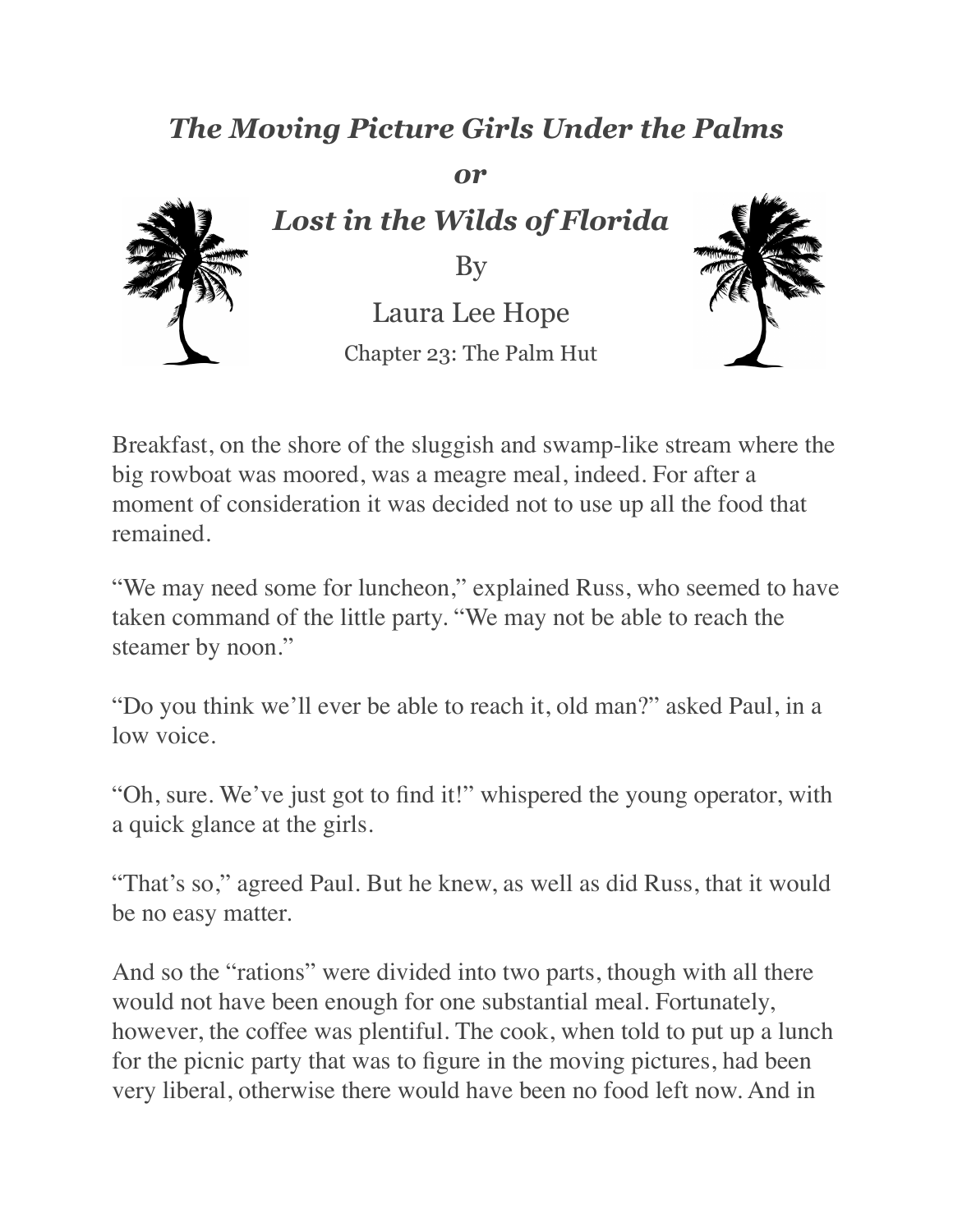the matter of coffee enough had been put in to make several large pots full.

As for water, some had been brought along, but, luckily, after this was exhausted Russ managed to find a spring on shore, not far from where the boat was moored.

"We'll have to take a chance on it," he said. "Anyhow, boiling the water for coffee will kill all the germs in it."

"And we can't be too particular," agreed Mrs. Maguire.

The embers of the camp fire kindled in the night were blown into flame, and soon a genial blaze was leaping upward under the big trees. The refugees gathered about it and ate the scanty meal, drinking several cups of coffee.

"That will keep us up, and help to ward off fevers which may lurk in these swamps," said Paul.

The girls had freshened themselves by washing at the side of the brook which flowed from the spring, and then having arranged their hair, with the aid of their side combs, and a pocket mirror Alice carried, they looked, as Paul said, "as sweet as magnolia blossoms."

"Oh, magnolias!" cried Ruth. "If we could only find our Magnolia—the steamer!"

"Oh, we'll find her," said Russ, easily—more easily than he felt.

"We look like wrecks beside the girls," declared Paul, as he ran his hand over his unshaven chin.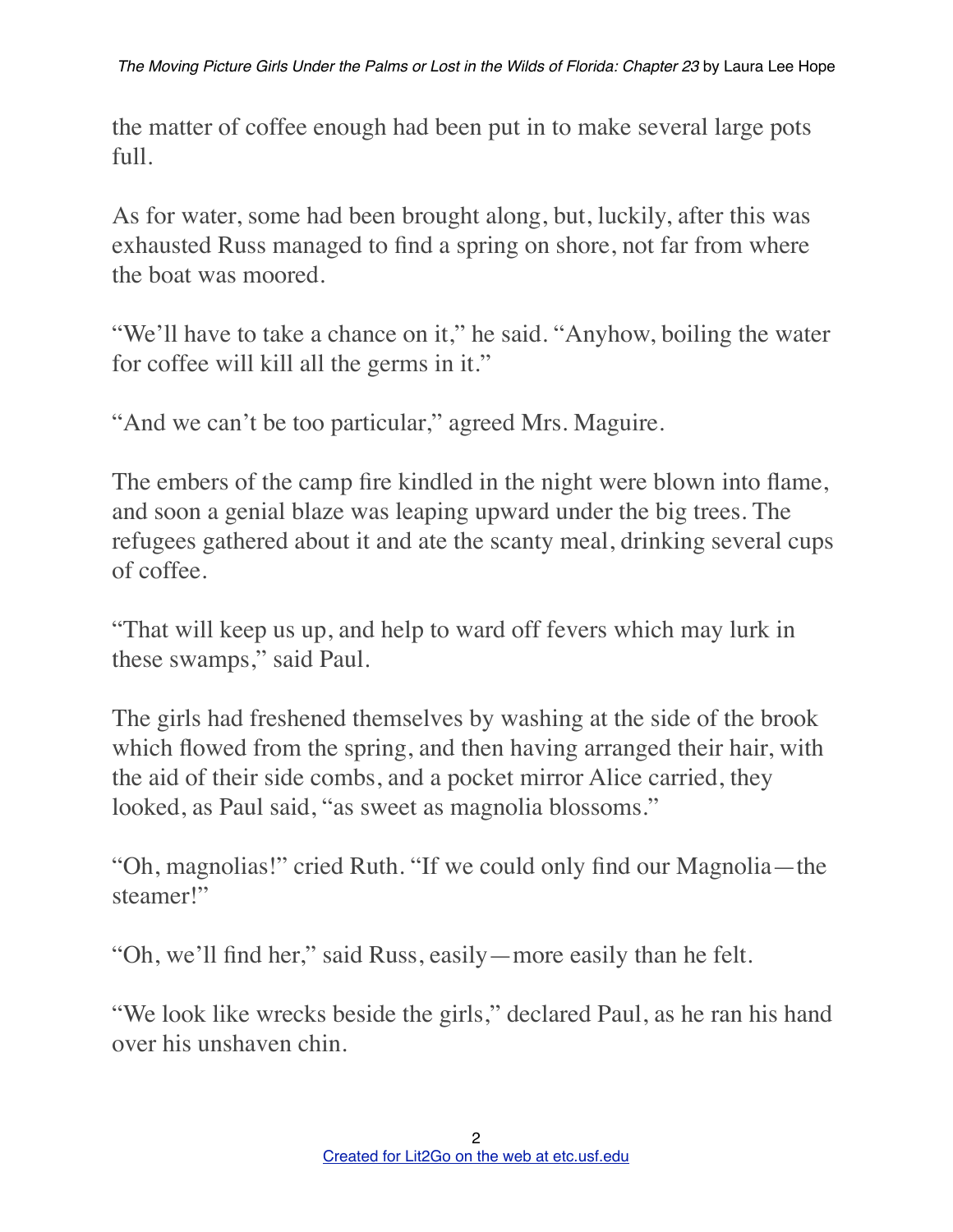"Don't you dare desert us to look for a barber!" commanded Ruth. "To be left alone in these woods—ugh!" and she shuddered as she looked about. Certainly it was very lonely.

"It isn't as bad as last night, though," said Alice. "I feel quite at home, now. I wonder what became of that animal you shot, Russ? I'd like to see what it was."

"I wouldn't," declared Ruth, decidedly.

Breakfast over, the blankets and cushions of the boat were spread out in the sun to dry, for they were damp from the rain and dew.

"And now the question is—what are we to do?" asked Mrs. Maguire. "We don't want to spend another night in the woods if we can help it."

"I should say not!" cried Russ. "We'll start off in a little while and make our way back to the steamer."

"Can you find it?" asked Ruth.

"Well, it can't be so very far off," spoke Russ, evasively. "The trouble is there are so many twists and turns to these creeks and rivers that we lost our way. I wish I had thought to bring a compass but, since we didn't, we'll have to go by the sun. I think the steamer lies in that general neighborhood," and he pointed in a south-easterly direction.

"I think so, too," agreed Paul. "And if we row that way I think we'll get back."

Alice, who had gone over to the sunny spot where the blankets and cushions had been put to dry, uttered an exclamation.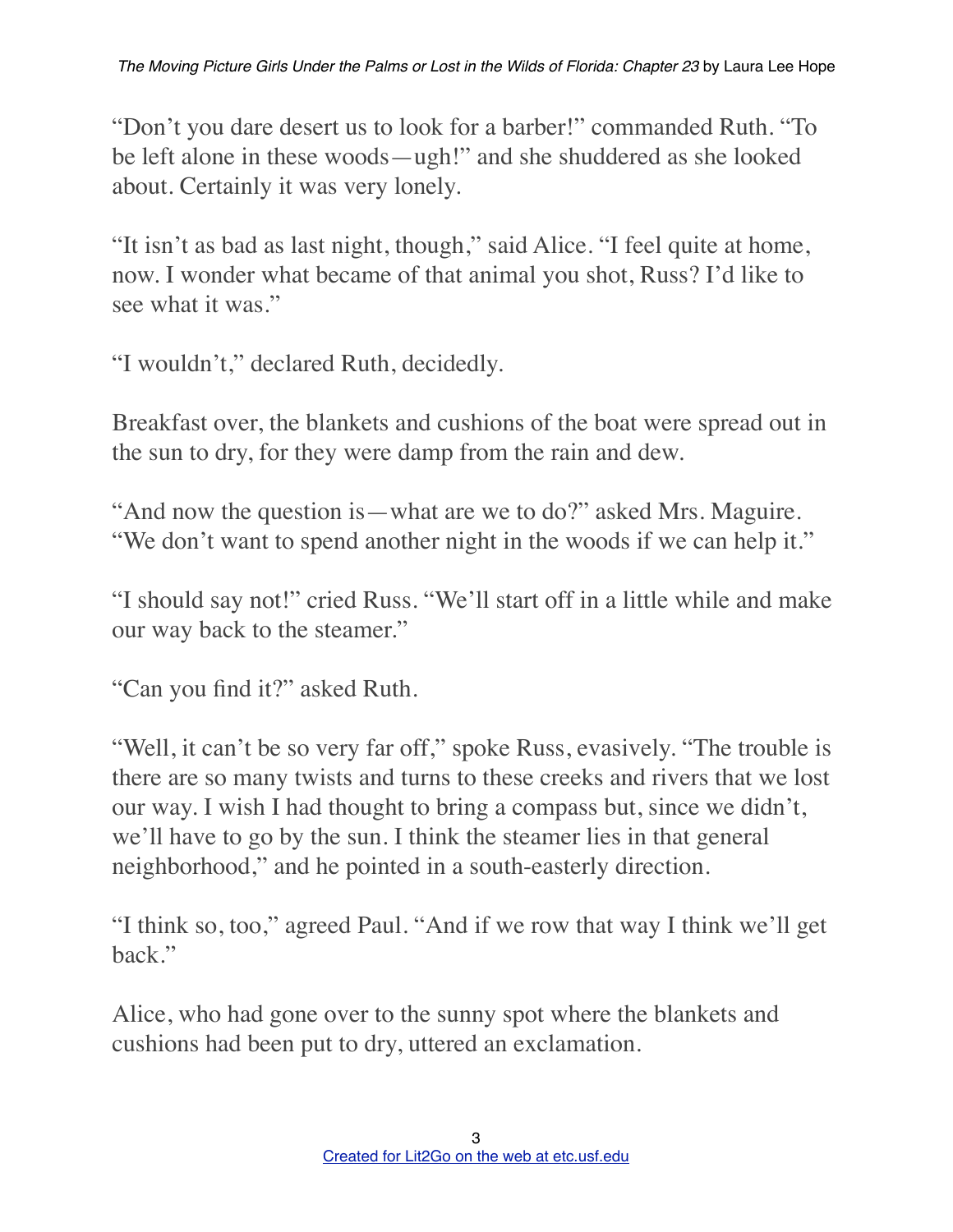"Look!" she cried, and when Paul reached her side she pointed to some bright red spots on the leaves.

"That's blood!" cried the young actor. "Russ, you winged that beast last night, all right."

"Is that so? Let's have a look for him! Maybe I killed him. I'd like to see what sort of a creature it was."

The two young men went a little way into the wood, and then came a call:

"Here he is—dead as a door nail."

"Oh, what is it? I want to see it!" cried Alice, who had a good deal of the curious boy in her make-up.

"Don't go!" begged Ruth.

"I shall, too. It can't hurt me—if it's dead."

"I know, dear, but—"

Alice went, however.

"It's a lynx," said Russ, as he looked at the dead beast. "I can tell by those queer little tufts of hair on the ears."

"Are they dangerous?" asked Alice.

"Oh, I guess so, if you had one cornered. They can keep a fellow awake, anyhow, that's one sure thing. I must have fired better than I knew. But then the shot scattered so."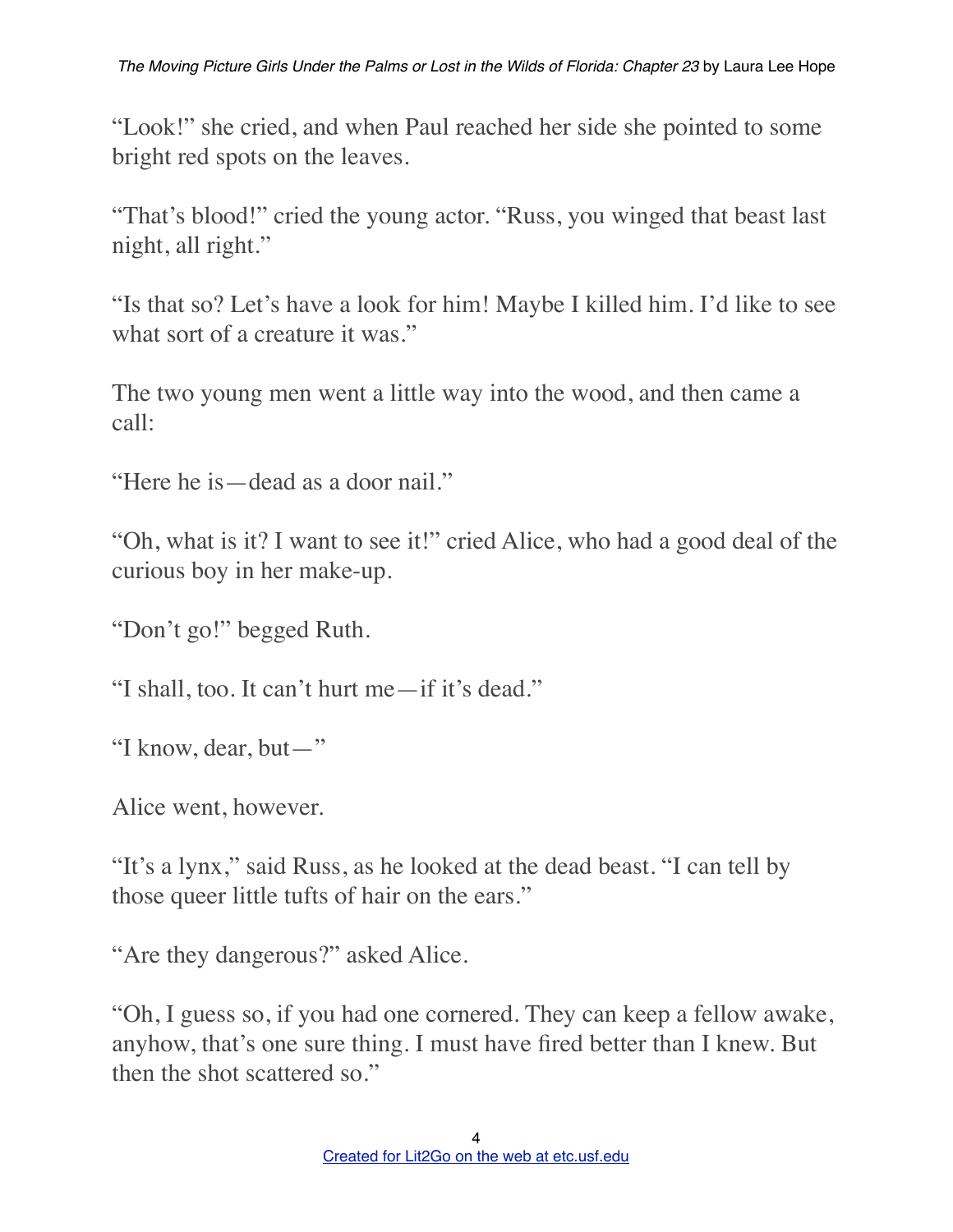"He must have been pretty close to us," remarked Paul.

"Ugh! I don't like to think of it," murmured Alice, with a little shiver. "Suppose he had jumped into the boat?"

"Don't suppose," laughed Russ.

"Come!" called Mrs. Maguire from where she had remained near the boat with Ruth. "If we're going, we'd better start."

"That's right," agreed Russ. "The sooner we start the quicker we'll get there."

The blankets and cushions were arranged in the craft to make comfortable places for the girls and Mrs. Maguire, and then the remains of the food, and the coffee outfit, having been stowed away, Paul and Russ took the oars, and once more the refugees were under way.

As nearly as possible, allowing for the twists and turns of the stream, the course was in the direction Russ and Paul had agreed upon as being the best. From time to time, as they rowed on, they paused to listen for any hails which would probably be given by the searching party from the steamer.

"For of course daddy will start out after us," said Ruth. "Poor daddy!"

"I guess there's no doubt of that," agreed Russ. "The only trouble is they won't know where to look for us."

"Wouldn't they go first to the place where we took the picnic films?" asked Alice.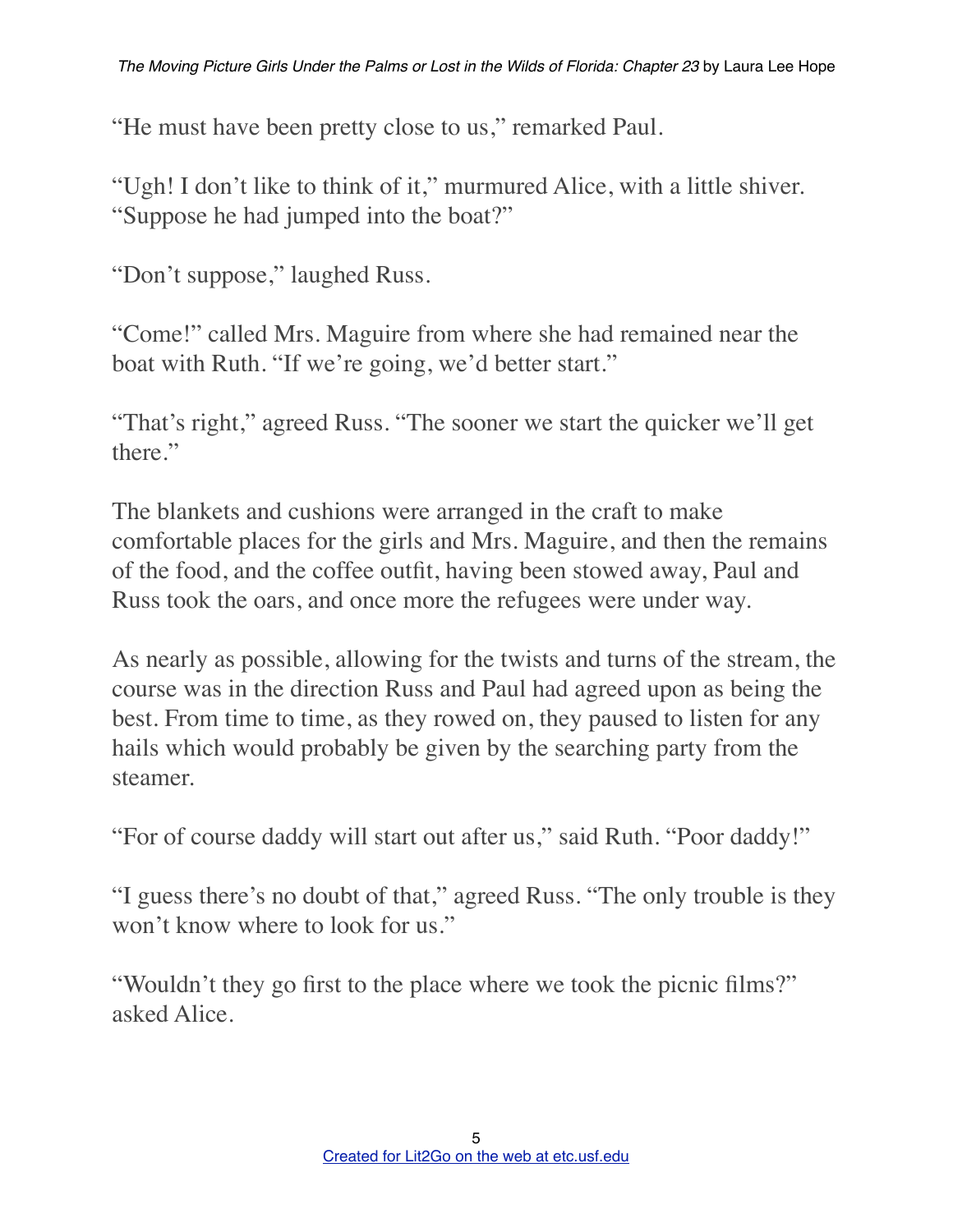"I suppose so, yes; but when we came away from there we left no trail they could follow. So it will be sort of hit or miss with them, as it will be with us."

"We ought to fire the gun once in a while," suggested Mrs. Maguire. "That's what all lost persons do."

"Good idea!" commented Russ. "I should have done it before. And they will probably fire to attract our attention, for there are several guns aboard the steamer."

They now made up a definite program, to the effect that they would stop every half-hour to listen for possible shouts and shots and would also shout and fire in their turn.

This was done, but the sun was nearly noon high, and they had heard no sounds save the natural ones of the swamp and forest.

Now and then they would see alligators in the waters up or down which they rowed, but the saurians showed no disposition to molest the boat. And Russ had too few cartridges to wish to waste any on the creatures.

"We may have to spend another night in the open," he confided to Paul.

"It doesn't look very hopeful," agreed the young actor.

Noon came, and as far as could be told from listening, and from looking about, they were as far off as ever from the steamer.

"And yet it may be within a comparatively short distance of us," said Russ, as cheerfully as he could. "Only the woods are so dense that we can't see it, and if our voices and the sounds of the gun carry to the Magnolia those aboard can't tell from which direction they come."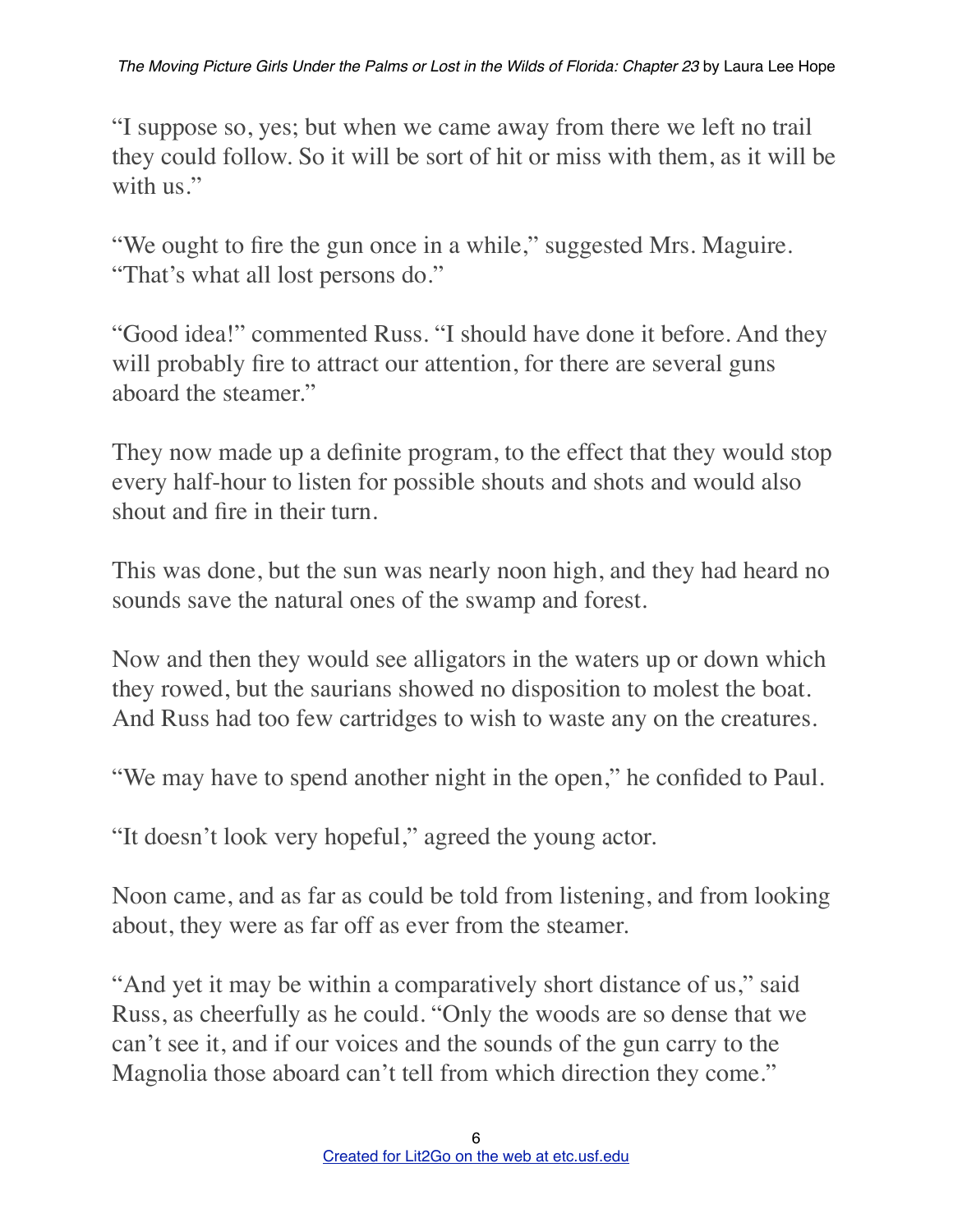They had been keeping on in the course first decided on—southeast and there were many twists and turns to the trail.

"Would it be any better to get out and walk?" asked Ruth.

"I think not," said Russ. "The boat is really easiest and best for us." He did not say so, but he thought that if they had to spend another night in the open the boat would be absolutely necessary. So they remained aboard.

At noon they tied up, and went ashore to eat the last of the food. Only a little coffee remained, and as the final meagre crumbs were disposed of each one feared to look the others in the face.

What would be next—where would the next meal come from?

No one could answer.

"Well, we'd better move on, I suppose," suggested Russ, after a pause. "No good staying here."

"That's the idea," agreed Paul, trying to speak cheerfully.

He glanced at the two girls. Ruth's lips were quivering, and she seemed on the verge of tears. Alice was bearing up better, but she, too, showed the effects of the strain.

Mrs. Maguire was a pillar of strength and courage.

"Whist! And it's laughin' we'll be at ourselves in a little while—to think we were scared!" she cried, with a forced Irish brogue. "We'll be soon aboard the steamer tellin' what good times we had, an' the others will be wishin' they'd been along."